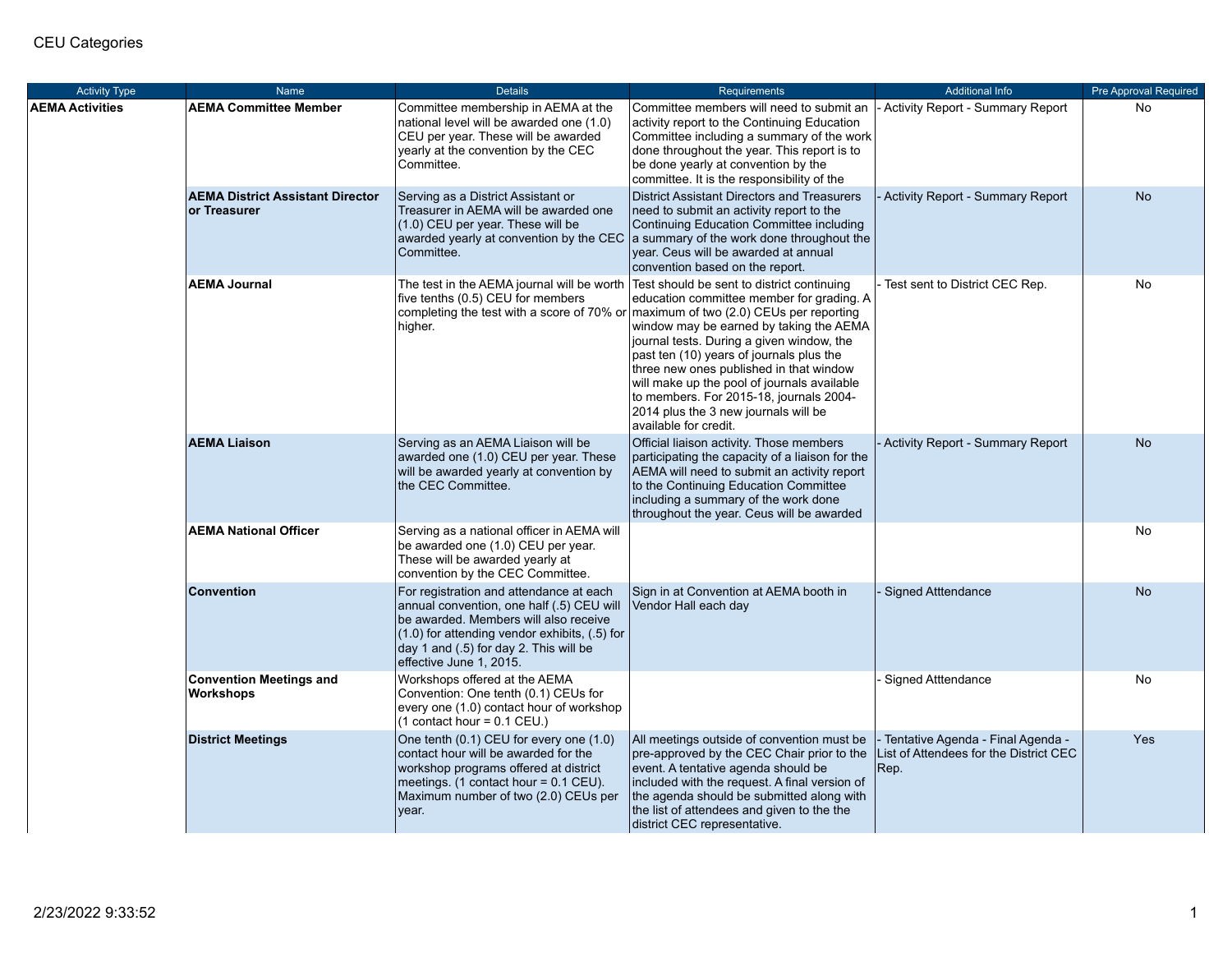| <b>Activity Type</b>                              | Name                                                                                  | <b>Details</b>                                                                                                                                                                                                                                                                                | <b>Requirements</b>                                                                                                                                                                                                                                                                                                                                                                             | <b>Additional Info</b>                                                              | Pre Approval Required |
|---------------------------------------------------|---------------------------------------------------------------------------------------|-----------------------------------------------------------------------------------------------------------------------------------------------------------------------------------------------------------------------------------------------------------------------------------------------|-------------------------------------------------------------------------------------------------------------------------------------------------------------------------------------------------------------------------------------------------------------------------------------------------------------------------------------------------------------------------------------------------|-------------------------------------------------------------------------------------|-----------------------|
|                                                   | <b>Hosting a Workshop</b>                                                             | Certified equipment manager<br>organizing/hosting an equipment<br>management workshop shall be awarded<br>twice the contact point value of the<br>activity.                                                                                                                                   |                                                                                                                                                                                                                                                                                                                                                                                                 | <b>Signed Atttendance</b>                                                           | No                    |
| <b>AEMA Approved</b><br>Meetings                  | <b>AEMA approved meetings -</b><br><b>Conference meetings and</b><br>conference calls | Conference Meetings and Conference<br>Calls will be awarded (0.1) CEU will be<br>awarded for every one (1.0) contact hour<br>$(1$ contact hour = 0.1 CEU.)                                                                                                                                    | All meetings taking place outside of<br>convention should be reported by the<br>individual using the ceu report form or<br>AEMA meeting attendance sheet. For larger<br>meetings, there should be a designated<br>person who passes around the attendance<br>sheet and then                                                                                                                     | Sign Attendance Sheet - Agenda                                                      | Yes                   |
|                                                   | <b>AEMA Approved Meetings -</b><br><b>Governing Body Meeting</b>                      | $NHL = 1.0$ plus one tenth $(0.1)$ contact<br>hour. All other national bodies one tenth<br>(0.1) per contact hour.                                                                                                                                                                            | Must submit itinerary and registration<br>verification.                                                                                                                                                                                                                                                                                                                                         | Meeting Itinerary - Registration<br>verification                                    | Yes                   |
|                                                   | <b>AEMA approved meetings - Non</b><br><b>Convention meetings</b>                     | All meetings outside of convention must<br>be pre-approved by the CEC Chair prior<br>to the event.                                                                                                                                                                                            | A tentative agenda should be included with<br>the request. A final version of the agenda<br>should be submitted along with the list of<br>attendees and given to the the district CEC<br>representative.                                                                                                                                                                                        | Tentative Agenda - Final Agenda -<br>List of Attendees for the District CEC<br>Rep. | Yes                   |
|                                                   | <b>AEMA Approved Meetings - Other</b><br>Meetings                                     | Other clinic, workshops and meetings<br>related to equipment management or<br>professional development will be awarded report form.<br>one tenth (0.1) ceu per contact hour. Max<br>ceu's per meeting/organization is<br>$(0.5)$ ceu per year.                                                | An agenda or summary of what was<br>covered must be submitted with the CEU                                                                                                                                                                                                                                                                                                                      | Agenda or Summary                                                                   | Yes                   |
| College<br><b>Courses/Continuing</b><br>Education | <b>College Courses</b>                                                                | This is for a college course and other<br>courses of this nature. The study must be<br>related to improving one's equipment<br>management skills and/or knowledge.<br>There will be one half (0.5) CEUs<br>awarded per each credit hour accepted,<br>with a limit of two (2.0) CEUs per year. | Each course must be accompanied by a<br>copy of the transcripts and course<br>description and course syllabus. Grade of C<br>or higher must be earned.                                                                                                                                                                                                                                          | - Transcripts - Number of credit<br>hours                                           | <b>No</b>             |
|                                                   | <b>Educational and Manufacturer</b><br>Tours                                          | Manufacturer's tours (i.e. Schutt,<br>€œeducational timeâ€□ spent, with a<br>maximum of five tenths (0.5) CEU's.<br>There will be a cap of one visit, per<br>manufacturer, per window that can be<br>submitted.                                                                               | The member will need to provide itinerary<br>Riddell, etc $\hat{\sigma}(\cdot)$ will be awarded one tenth with actual times listed for educational tours<br>(0.1) CEU $a \in \mathbb{N}$ s per one contact hour of $a$ and talks, a written summary of the tour and<br>a completed CEU report form. If done by a<br>staff, each person must submit individually<br>and include written summary. | Itinerary - Written Summary of Tour                                                 | <b>No</b>             |
|                                                   | Seminars and other continuing<br>education activities                                 | Seminars, clinic, workshops and meetings An agenda and a summary of what was<br>related to equipment management or<br>professional development will be awarded report form.<br>one tenth (0.1) ceu per contact hour. Max<br>ceu's per meeting/organization is<br>$(0.5)$ ceu per year.        | learned must be submitted with the CEU                                                                                                                                                                                                                                                                                                                                                          | - Agenda - Summary - Attendance<br>Certifcate if available                          | <b>No</b>             |
|                                                   | <b>Touring Athletic and Equipment</b><br><b>Facilities</b>                            | Touring other facilities, while not<br>participating against the host, will be<br>awarded $(0.1)$ CEU per visit with a $(0.5)$<br>CEU maximum per window.                                                                                                                                     | A written summary of the tour and contact<br>information for the host must be provided<br>with CEU Report Form.                                                                                                                                                                                                                                                                                 | Written Summary or Outline of the<br>tour - Contact Information of host             | <b>No</b>             |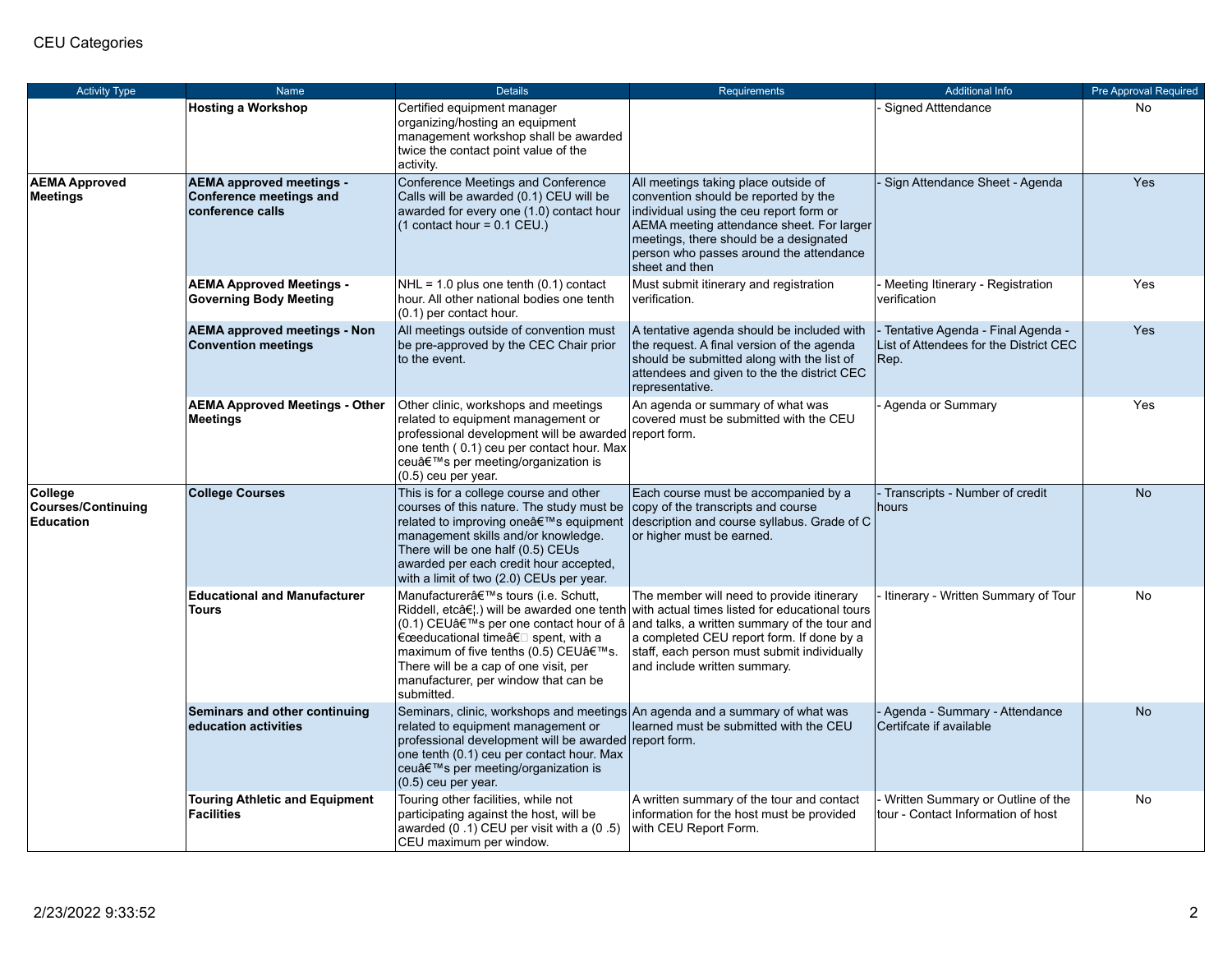| <b>Activity Type</b>                                                     | Name                                                                                                                        | <b>Details</b>                                                                                                                                                                                                                                                                                         | <b>Requirements</b>                                                                                                                                                                                                                                                                                                                                                                                                                                                                             | <b>Additional Info</b>                                       | Pre Approval Required |
|--------------------------------------------------------------------------|-----------------------------------------------------------------------------------------------------------------------------|--------------------------------------------------------------------------------------------------------------------------------------------------------------------------------------------------------------------------------------------------------------------------------------------------------|-------------------------------------------------------------------------------------------------------------------------------------------------------------------------------------------------------------------------------------------------------------------------------------------------------------------------------------------------------------------------------------------------------------------------------------------------------------------------------------------------|--------------------------------------------------------------|-----------------------|
| Publications, Newsletters, Being interviewed for an<br><b>Interviews</b> | article/media production about<br>athletic equipment.                                                                       | Ceus for this activity will be awarded (0.1) $ A \text{ copy of the article or media production}$<br>ceu or (0.2) ceu depending on the length<br>of the interview or article.                                                                                                                          | must accompany the Report Form.                                                                                                                                                                                                                                                                                                                                                                                                                                                                 | Length of Interview - Copy of Article<br>or Media production | <b>No</b>             |
|                                                                          | Publication of an article related to<br>equipment management in a<br>newsletter, newspaper or other<br>similar publication. | This activity will be awarded one (0.1)<br>CEU per article.                                                                                                                                                                                                                                            | Copy of paper must be included with<br>request form.                                                                                                                                                                                                                                                                                                                                                                                                                                            | Copy of Paper/Article - Date<br>published                    | No                    |
|                                                                          | Publication of original work in a<br>state, regional or national journal.                                                   | This activity will be awarded one (1.0)<br>CEU per paper.                                                                                                                                                                                                                                              | Copy of paper must be included with<br>request form.                                                                                                                                                                                                                                                                                                                                                                                                                                            | Copy of Paper/Article - Date<br>published                    | <b>No</b>             |
| <b>Special Projects</b>                                                  | <b>AEMA CEU Participation</b>                                                                                               | Membership and participation in AEMA<br>Continuing Education Committee<br>approved outside organizations is<br>creditable for one tenth (0.1) CEU per<br>year.                                                                                                                                         |                                                                                                                                                                                                                                                                                                                                                                                                                                                                                                 | Copy of membership invoice or<br>proof of membership         | No                    |
|                                                                          | <b>Equipment Training Video</b>                                                                                             | Creating a video on equipment fitting or<br>equipment management and posting on<br>youTube or AEMA website. Each video is<br>worth 0.1 CEU and is capped at 0.5 CEU<br>per year.                                                                                                                       | Video must be 3-5 min.                                                                                                                                                                                                                                                                                                                                                                                                                                                                          | Link to Video                                                | <b>No</b>             |
|                                                                          | <b>Exhibits Preparation and</b><br>presentation                                                                             | Preparation and presentation of athletic<br>equipment exhibits at local, district, or<br>national level.                                                                                                                                                                                               | Amount awarded will be based on amount<br>of prep time and time at booth. Final<br>amount will be determined the Continuing<br><b>Education Committee.</b>                                                                                                                                                                                                                                                                                                                                      | Verification of participation                                | No                    |
|                                                                          | <b>Independent Research</b>                                                                                                 | A member may choose a topic and<br>conduct independent research on this<br>topic. Needs to be related to equipment<br>management.                                                                                                                                                                      | A written summary of the topic or a power<br>point presentation should accompany the<br>CEU report form. Member should obtain<br>pre-approval of research topic by the CEC<br>Chair prior to beginning research.                                                                                                                                                                                                                                                                                | Summary of Topic or Power Point<br>presentation              | Yes                   |
|                                                                          | <b>Original Essay</b>                                                                                                       | A written documentation, which<br>summarizes how time was spent at the<br>National Convention, and what items of<br>value to your profession were<br>experienced. A maximum of five tenths<br>(0.5) CEU's can be earned per year,<br>CEC will determine points based on<br>content of essay submitted. | Original document should be given to the<br>administrator, along with a copy that he/she<br>signs as a receipt. The signed/dated copy<br>along with a completed CEU report form<br>should then be forwarded to your CEU<br>district representative, thirty days after<br>convention. Points will be awarded at the<br>time of the following convention year and<br>applied to the individual's record. CEU<br>district representative will verify workshops<br>that equipment manager attended. | Essay                                                        | Yes                   |
|                                                                          | <b>Other</b>                                                                                                                | Other activities may be submitted for<br>consideration.                                                                                                                                                                                                                                                |                                                                                                                                                                                                                                                                                                                                                                                                                                                                                                 | Documentation                                                | <b>Yes</b>            |
|                                                                          | <b>Special Event Equipment Manager</b>                                                                                      | Acting as equipment manager or host for<br>All Star games, Olympics and World<br>Championship. Generally will be awarded<br>(0.5) ceu. Must have Committee's<br>pre-approval letter and a report of the<br>work provided. Please contact CEC Chair<br>for pre-approval.                                | Must have Committee's pre-approval<br>letter and a report of the work provided.<br>Please contact CEC Chair for pre-approval.                                                                                                                                                                                                                                                                                                                                                                   | Letter of Acceptance - Report of<br>work Provided            | Yes                   |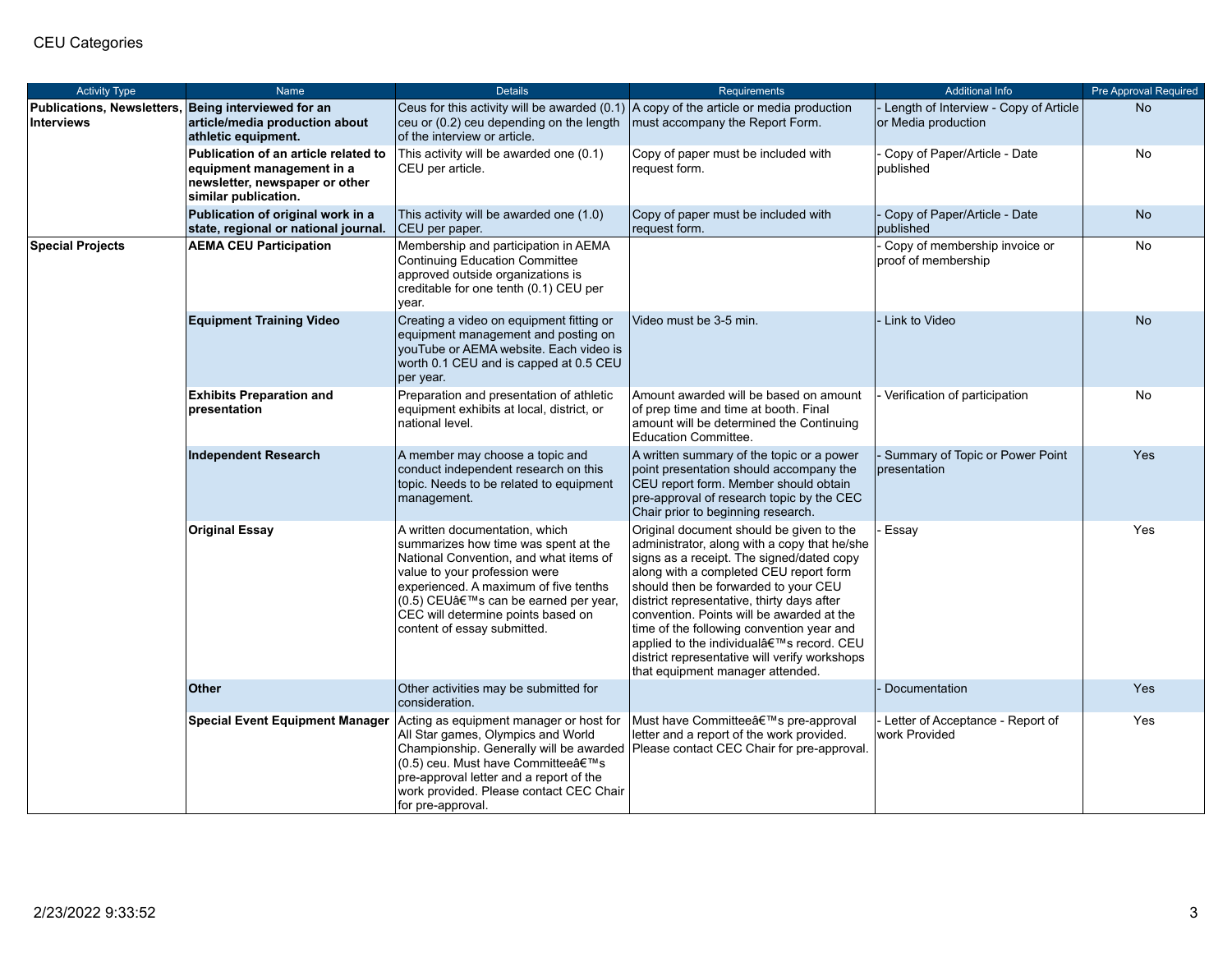| <b>Activity Type</b>                              | Name                                                                                                                                                                          | <b>Details</b>                                                                                                                                                                                                                                                                                                                                                 | <b>Requirements</b>                                                                                                                                                                                                                                                                                             | <b>Additional Info</b>                                                                                | <b>Pre Approval Required</b> |
|---------------------------------------------------|-------------------------------------------------------------------------------------------------------------------------------------------------------------------------------|----------------------------------------------------------------------------------------------------------------------------------------------------------------------------------------------------------------------------------------------------------------------------------------------------------------------------------------------------------------|-----------------------------------------------------------------------------------------------------------------------------------------------------------------------------------------------------------------------------------------------------------------------------------------------------------------|-------------------------------------------------------------------------------------------------------|------------------------------|
| <b>Sporting Good Shows</b><br>and Vendor Meetings | <b>Media Projects</b>                                                                                                                                                         | Projects such as development of, or<br>participation in films, radio conferences,<br>television programs or other audio-visual<br>aids that may be used as a teaching aid<br>or for public relations in the field of<br>athletic equipment management will be<br>five tenths (0.5) CEU per project.                                                            | Summary of the project including a copy of<br>the program must be included with the<br>request.                                                                                                                                                                                                                 | Project Summary including a copy<br>of program                                                        | <b>No</b>                    |
|                                                   | <b>Sporting Good Shows</b>                                                                                                                                                    | Registration and attendance at sporting<br>goods shows will be awarded points on<br>the following scale: 1 to 10 vendors = one<br>tenth $(0.1)$ ; 11 to 25 vendors = two tenths<br>$(0.2)$ ; 26 to 50 vendors = three tenths<br>$(0.3)$ ; and 51 or more vendors = five<br>tenths $(0.5)$ .                                                                    | CEU report form must note the contact and<br>phone number for the show and be<br>accompanied by your registration receipt or Nametag<br>nametag and the vendors list.                                                                                                                                           | Note - Contact Info & Phone No. -<br>Vendor List - Copy of Receipt or                                 | <b>No</b>                    |
|                                                   | <b>Vendor Meetings</b>                                                                                                                                                        | Vendor meetings at AFCA or invitations<br>for Summits held by Vendors will be<br>awarded one tenth (0.1) ceu per contact<br>hour (i.e. Nike Summit, Nike, Adidas,<br>Riddell. etc meeting at AFCA). An agenda<br>or a summary of information covered<br>must be submitted with Request Form.<br>Max ceu's per meeting/organization<br>is $(0.5)$ ceu per year. | When conducted outside of conventions,<br>must be pre-approved by the CEC Chair<br>prior to the event. A tentative agenda<br>should be included with the request. A final<br>version of the agenda should be submitted<br>along with the list of attendees and given to<br>the the district CEC representative. | Pre Approval from CEC Chair -<br>Tenative Agenda - Final Agenda -<br>List of Attendees (District CEC) | Yes                          |
| <b>Student Supervision</b>                        | <b>Student Supervision: (Inclusive of</b><br>high school managers and pro<br>team managers).                                                                                  | Five tenths (0.5) CEU per year will be<br>awarded for supervision of a student. If<br>more than one certified athletic equipment<br>manager is supervising the individual,<br>each receives equal credit.                                                                                                                                                      | A list of all managers supervised must<br>accompany report. Report must be turned<br>In by June 30 of each year to get CEU<br>points for that year.                                                                                                                                                             | Supervised Manager List of<br>students                                                                | <b>No</b>                    |
| Teaching a class, guest                           | Assisting other organizations with<br>lecturer, and presentation fitting of athletic equipment.                                                                               | This activity will be awarded (0.1) ceu per<br>contact hour with a max of (0.5) ceu per<br>organization with a maximum of (2.0) ceu<br>per year.                                                                                                                                                                                                               |                                                                                                                                                                                                                                                                                                                 |                                                                                                       | <b>No</b>                    |
|                                                   | Guest Lecturer in a health/physical<br>education/recreation or other<br>academic class. Note: You cannot<br>receive credit for this if it is part of<br>your job description. | Two tenths (0.2) CEU per hour taught will<br>be awarded as a guest lecturer in a<br>health/physical education/recreation or<br>other academic class that is not part of<br>your job description, not to exceed two<br>$(2.0)$ CEU per year.                                                                                                                    | A written summary or outline of the<br>presentation must be included.                                                                                                                                                                                                                                           | Written summary - Outline of the<br>presentation                                                      | <b>No</b>                    |
|                                                   | Presentation at state, district, or<br>national meetings.                                                                                                                     | presentation at any recognized<br>association of one (1.0) CEU per<br>presentation. Maximum of two (2.0) CEU<br>units per year.                                                                                                                                                                                                                                | Credit units will be awarded for an original A copy of the presentation outline must be<br>submitted along with the request form.                                                                                                                                                                               | Written summary - Outline of the<br>presentation                                                      | <b>No</b>                    |
|                                                   | <b>Presentation on Athletic</b><br><b>Equipment Management to non-</b><br>related organizations and outside<br>group.                                                         | (0.5) CEU will be awarded per meeting.<br>This also includes participation in<br>workshops/seminars/symposiums as a<br>speaker. Maximum of two (2.0) CEU units<br>per year.                                                                                                                                                                                    | A written summary or outline of the<br>presentation must be included.                                                                                                                                                                                                                                           | Written summary - Outline of the<br>presentation                                                      | <b>No</b>                    |
|                                                   | Repeating a presentation of a<br>previously given original<br>presentation.                                                                                                   | This activity will be awarded (0.2) CEU.                                                                                                                                                                                                                                                                                                                       | A copy of the presentation outline must be<br>submitted along with the request form.                                                                                                                                                                                                                            | Written summary - Outline of the<br>presentation                                                      | <b>No</b>                    |